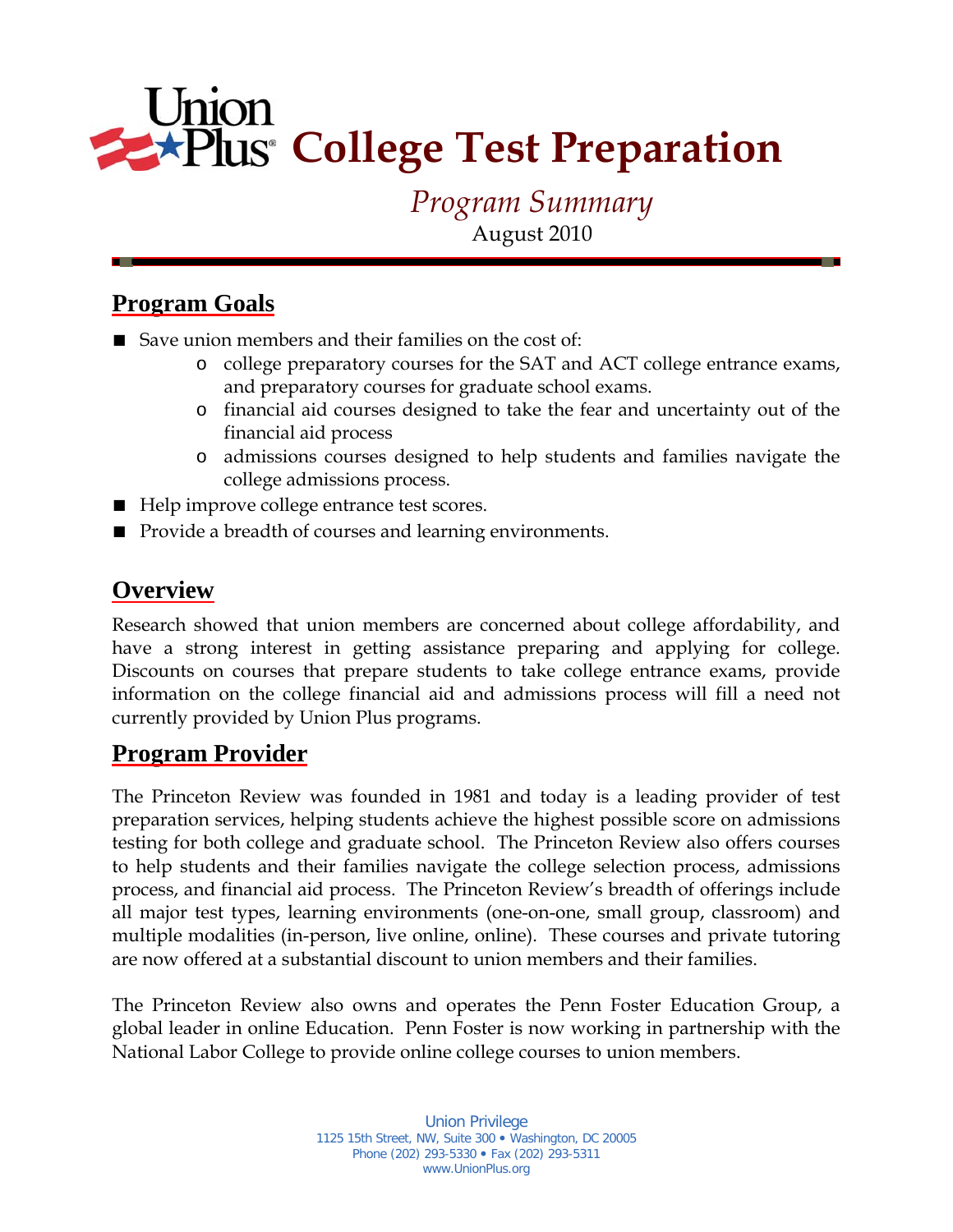### **Program Features**

#### **Program Discounts:**

#### **Savings on classroom courses, online courses, and tutoring:**

 **30% - 60% discount on SAT/ACT Classroom and Online courses**, designed to maximize the SAT or ACT score. For example:

|                                 |       | Retail*   Union Plus* | <b>Savings</b> |
|---------------------------------|-------|-----------------------|----------------|
| <b>SAT/ACT Classroom Course</b> | \$599 | \$347                 | 42%            |
| <b>SAT/ACT Online Course</b>    | \$399 | \$149                 | 62%            |
|                                 |       |                       |                |

 *\*All pricing as of 8/5/10* 

 **50% discount on classes related to the admissions and financial aid**, to help families understand the admissions process in full and take the fear and uncertainty out of the financial aid process. For example:

|                               |       | Retail*   Union Plus* | <b>Savings</b> |
|-------------------------------|-------|-----------------------|----------------|
| <b>College Admissions 101</b> | \$129 | \$64.99               | 50%            |
| <b>Financial Aid 101</b>      | \$129 | \$64.99               | 50%            |

 *\*All pricing as of 8/5/10* 

 **20% - 50% discount on graduate exam preparation courses** (GMAT, GRE, LSAT, MCAT). For example:

|                      | Retail*                | Union Plus*   | <b>Savings</b> |
|----------------------|------------------------|---------------|----------------|
| <b>GRE Classroom</b> | $\mid$ \$1049 - \$1149 | \$744 - \$815 | 29%            |
| <b>GMAT Online</b>   | \$599                  | \$299         | 50%            |

 *\*All pricing as of 8/5/10* 

**15% discount on private tutoring for test preparation**.

#### **Notes about discounts:**

•Retail pricing adjustments are made seasonally. However, the discount percentages quoted here and on the Program website do not change.

•If a seasonal promotion by The Princeton Review is better than the Program price, The Princeton Review will honor the lower price.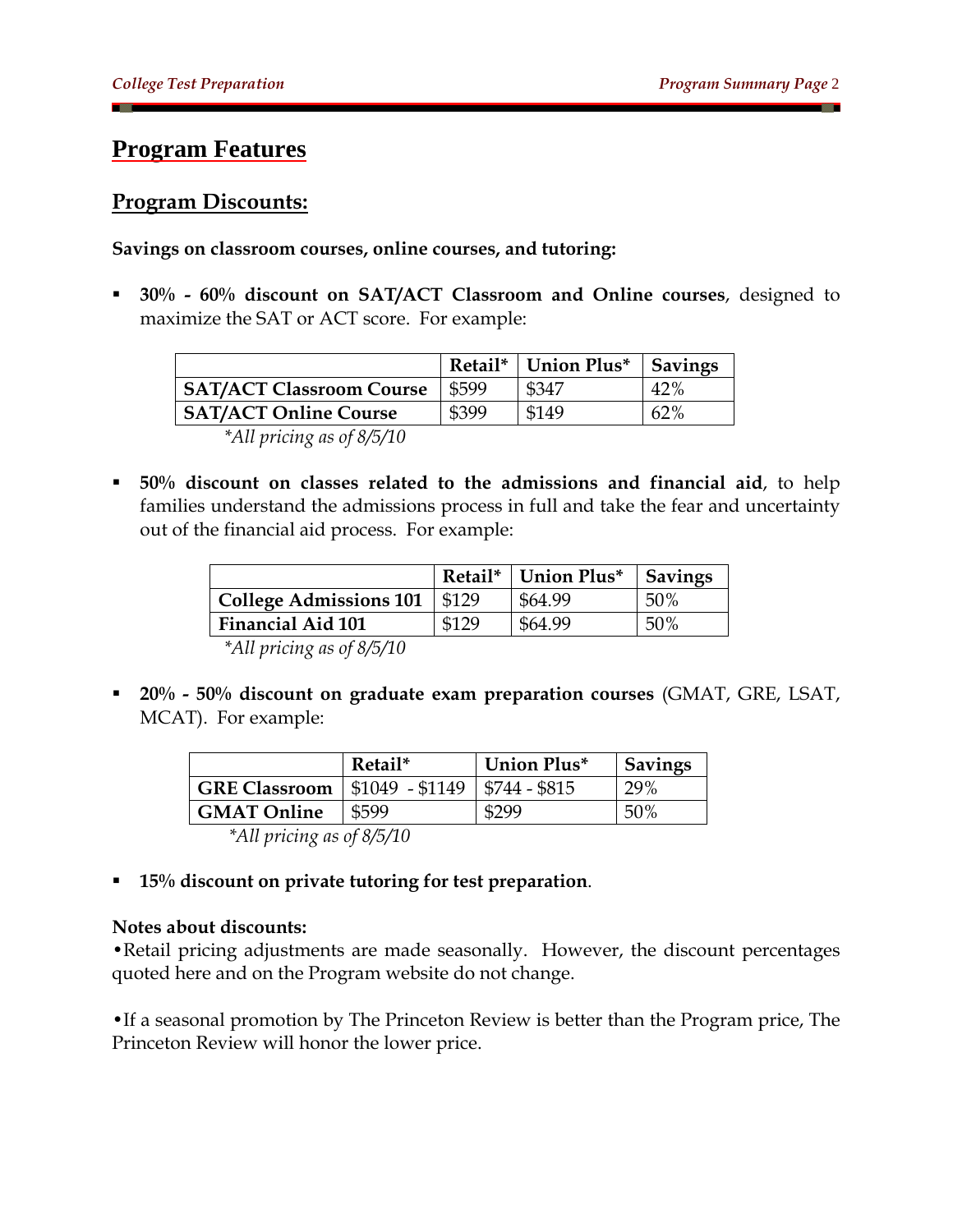•These discounts may not be combined with any other offer, and cannot be used by previously enrolled students.

#### **Other Features:**

#### **The Princeton Review:**

- **Employs the highest quality instructors** with 50 hours of required training.
- **Offers programs that improve entrance exam test scores**.
- **Provides a wide breadth of course offerings**, including all major test types, learning environments (one-on-one, small group, extensive classroom, essential classroom) and multiple modalities (print, live, online).

#### **Four types of learning environments:**

- **Classroom Courses** at over 500 locations, with in-person instructor.
- **Live Online Course** with live online instructor.
- **Online Course** self-paced on your own time, no instructor.
- **One-on-One Private Tutoring**

#### **Local Offices**:

- **Local office staff are available for presentations** to large local union meetings. There are currently 55 cities in the U.S. and Canada with local office locations and staff available for local presentations.
- **Live classes are offered near most major metro areas.** Live classes are given at over 500 locations. Where no live classes are offered, students may enroll in live online classes.

# **How the Program Works**

### **Eligibility:**

Retired members, all members in good standing, member's spouses and dependent children (as defined by IRS regulations).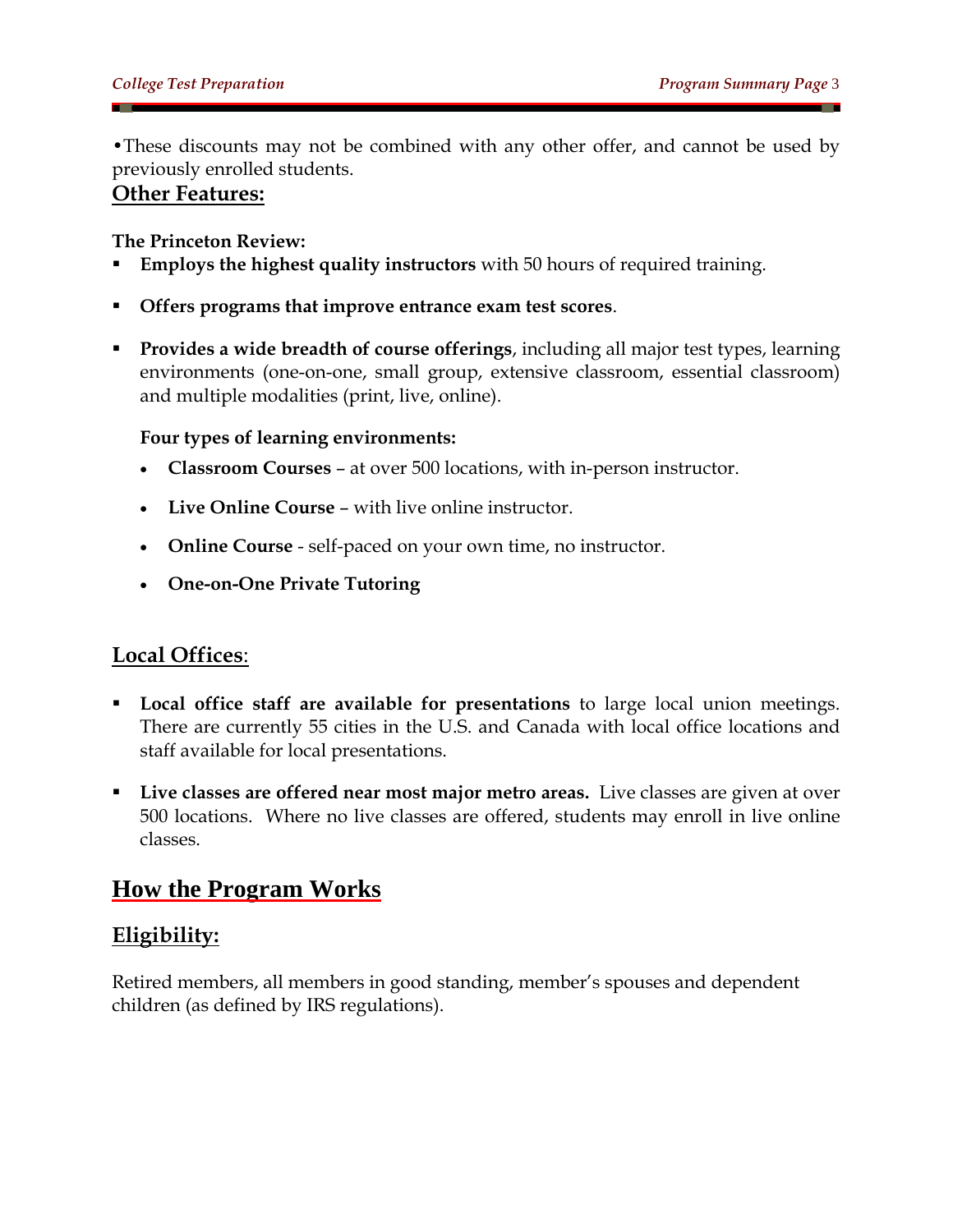### **Enrollment**:

Members find an online or in-person course in their area and enroll online, by phone or through a local Princeton Review office. To get the discount members must use the special promo codes found at UnionPlus.org/CollegePrep.

- **Internet:** UnionPlus.org/CollegePrep
- **Phone:** Toll-free phone **1-888-243-7737**. Hours of operation are Eastern Time as follows:
	- o Enrollment, and Student Services 8 AM to 10 PM EST, Monday Friday and 8 AM to 4 PM EST on Saturday & Sunday.
- **Local office:** See separate list of 55 cities with local offices, or call the Program's toll free number to get in touch with a local office.

#### **Guarantees**:

- **Students may select one of the three guarantees listed below**, subject to restrictions as described on the program provider website:
	- o **Readiness Guarantee**: If at the end of our course, you do not feel ready to take the test for which you are preparing, you may repeat the course you have just completed or take a refresher course if available.
	- o **Satisfaction Guarantee**: If at the end of our program, you are not satisfied, regardless of how much your score improves, you may continue to work with us for up to a year.
	- o **Money Back Guarantee***:* If, after taking our program, your score doesn't improve, you may receive a tuition refund.

# **Program Promotion**

The program is promoted primarily through:

- Email to members, leaders, education directors & United Association of Labor Educators.
- Internet to other union sites, AFL-CIO blogs, video on Union Plus site, information on co-branded The Princeton Review/Union Plus education site, social media (Facebook, Twitter), monthly spotlight, web banners and ads, downloadable flyers for leaders.